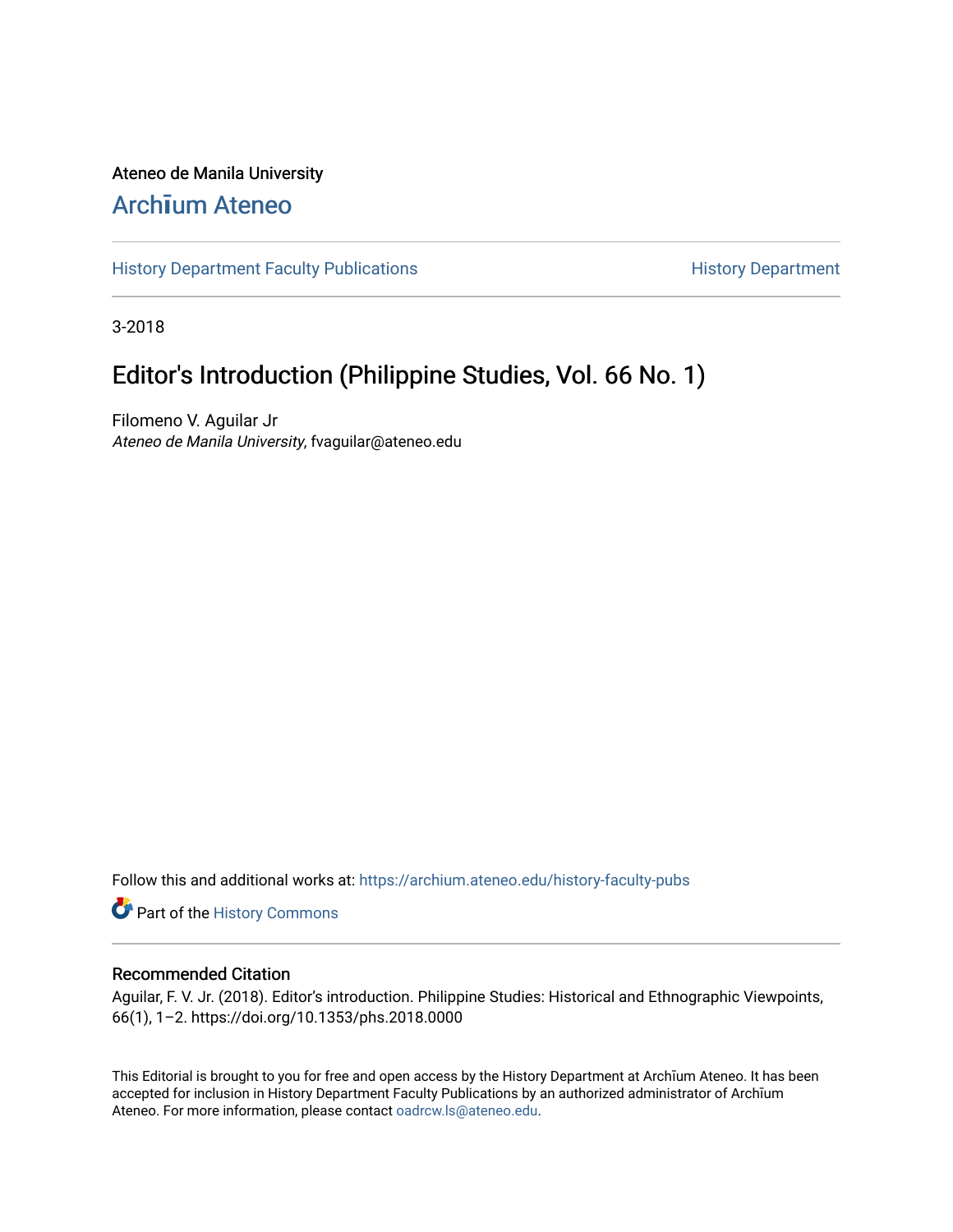# philippine studies: historical and ethnographic viewpoints

Ateneo de Manila University • Loyola Heights, Quezon City • 1108 Philippines

### Editor's Introduction

Filomeno V. Aguilar, Jr.

*Philippine Studies: Historical and Ethnographic Viewpoints* vol. 66 no. 1 (2018): 1–2

Copyright © Ateneo de Manila University

*Philippine Studies: Historical and Ethnographic Viewpoints* is published by the Ateneo de Manila University. Contents may not be copied or sent via email or other means to multiple sites and posted to a listserv without the copyright holder's written permission. Users may download and print articles for individual, noncommercial use only. However, unless prior permission has been obtained, you may not download an entire issue of a journal, or download multiple copies of articles.

Please contact the publisher for any further use of this work at philstudies.soss@ateneo.edu.

http://www.philippinestudies.net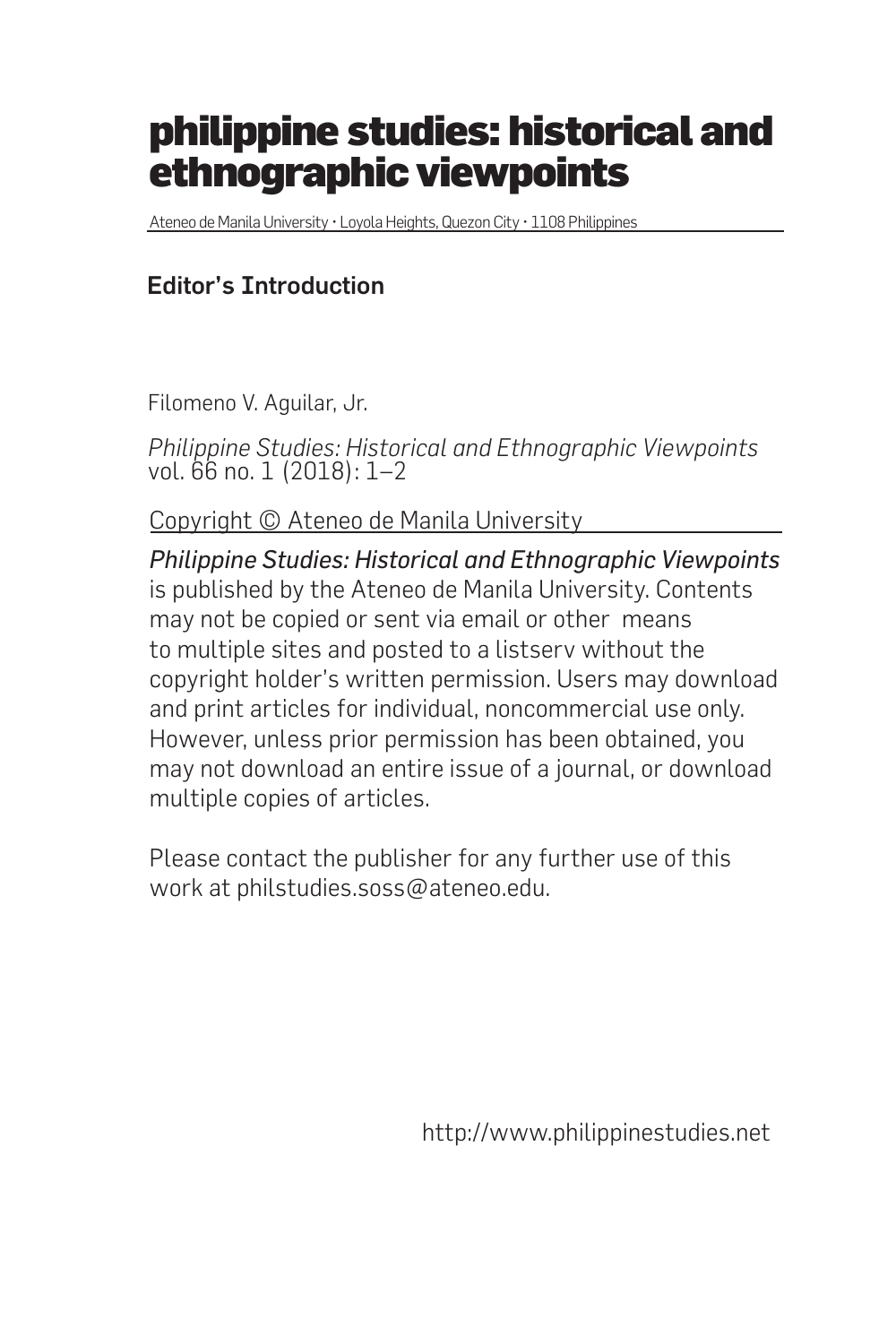## Editor's Introduction

n 16 September 1991 the Philippine Senate voted against a proposed treaty to extend the presence of United States military bases in the Philippines. To observers the rejection of the treaty was unexpected, even contemptuou proposed treaty to extend the presence of United States military bases in the Philippines. To observers the rejection of the treaty was unexpected, even contemptuous of the US, the lone superpower at the end of the Cold War. How did the unthinkable happen? In his professorial address, based on his keynote address at a conference organized by this journal to commemorate the twenty-fifth anniversary of the historic Senate vote, Roland G. Simbulan narrates the convergence of predisposing factors: the prohibition against nuclear weapons in the 1987 Constitution, the hubris of the US as manifested in the undiplomatic ways of its negotiating team, the US culpability in supporting the Marcos dictatorship in disregard of democratic principles, and the strategies of the anti-bases and anti-treaty movements that included inroads in the executive and legislative branches of the Philippine government.

Simbulan's account, however, is also suggestive of a range of personal reasons, including kinship and personal relationships, behind each senator's vote. Simbulan mentions the possibility of one senator voting against the treaty to spite the sitting president, Corazon Aquino, who advocated the treaty's passage, while another senator, despite being against the bases, voted for the treaty because of ties to the president. In making history, the senators were motivated by a complex mix of factors, some nationalistic, others not so. However, terminating the US military bases was one thing; the development of a credible defense system against external threats, another—a lesson with farreaching implications that, Simbulan admits, the Philippines has not learned.

Although parsing individual motivations can be complicated, the presentation of self is directly observable—and if one's persona leads to, in this case, a senator's vote for or against the US bases, then one has tangible evidence of a discrete social act. The presentation of self, however, has become complicated in the age of the internet, particularly with social media. In studying migrant Filipino men's use of Facebook in South Korea, Clement C. Camposano demonstrates that "performance" online, with its narrative